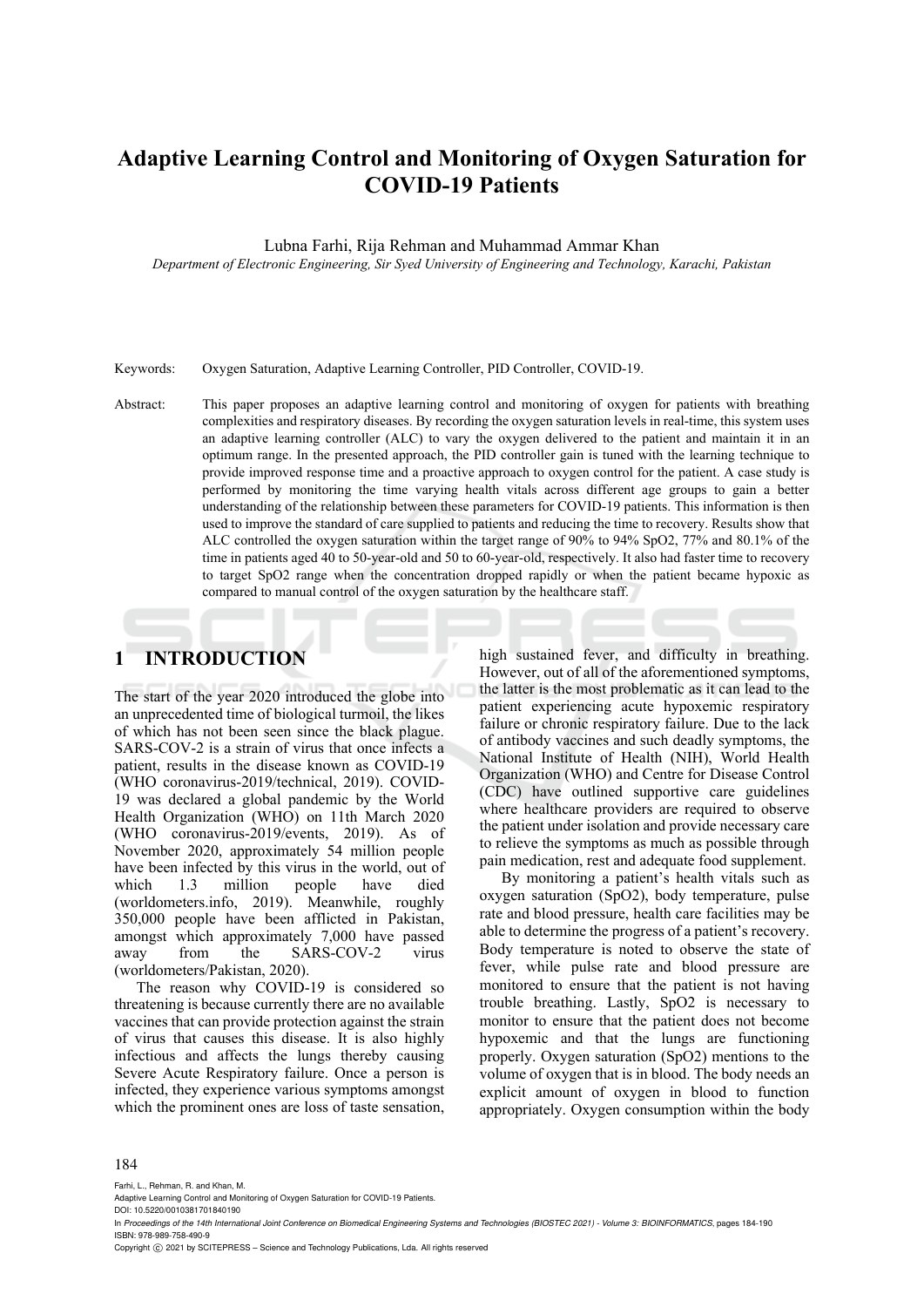is Oxygen consumption = (Arterial Oxygen-Venous Oxygen) \* Blood flow. The oxygen-haemoglobin dissociation is a function of the partial pressure of oxygen (PO2). Haemoglobin will be 100% saturated with oxygen if PO2 =100 mmHg "Each gram of haemoglobin is capable of carrying 1.34 mL of oxygen. The solubility coefficient of oxygen in plasma is 0.003. This coefficient represents the volume of oxygen in mL that will dissolve in 100mL of plasma for each 1 mmHg increment in the PO2." Oxygen Content =  $(0.003 \times PQ2) + (1.34 \times$ Haemoglobin × Oxygen Saturation) (Kaufman, 2020).

Currently, health care providers monitor SpO2 and control the supply of oxygen to critical care patients by manually adjusting the supply of oxygen from the cylinder or source. This is not only inefficient, but is also risky, prone to error and in cases of a high number of patients can lead to overloading of the staff and healthcare system. Therefore, to reduce the burden on the healthcare system and facilitate quicker recovery this methodology was proposed, which utilizes an adaptive learning controller that would monitor and change the oxygen saturation for patients hospitalised with COVID-19.

Automated systems have been previously shown to have better outcomes on patients as compared to manually controlled systems. This was demonstrated by Alexander et. al. in their study (Alexandre, 2020). They proved that when a post-surgery patient's anaesthesia is automatically controlled, they not only recover quicker but also have fewer post-surgery complications as compared to manual anaesthesia delivery control. In addition, the benefits of the use of automated systems to continuously monitor health vitals of recovering patients was discussed by (Appelboom et al, 2014) in their paper. They proposed and demonstrated that wearable technology can improve the quality of supportive care through continuous monitoring of vitals. These vitals can then be reported to health professionals who will have a more detailed history of their patient resulting in a well-defined and succinct care plan. Furthermore, Kaushal et al highlighted the benefits of using automated technology for healthcare in their study (Kaushal, 2002). They analysed the impact of information technology and automation on the full spectrum of healthcare delivery – from diagnosis to post-operative care and concluded that IT integration into healthcare systems not only reduce complications but also reduce the burden on the healthcare staff. Similarly, by James et al showed that through automation intervention, medical staff's workload can be drastically reduced resulting in fewer errors and improved work-life balance (James,

2013).

In this paper we are taking the same approach as the previously mentioned research papers and are conducting a study regarding the efficacy of automated oxygen monitoring and saturation-control for COVID-19 patients. An adaptive learning control system will be utilized to monitor and control the vital signs i.e. SpO2 and pulse rate and temperature of COVID-19 patients requiring critical care. In such scenarios where patients' condition is rapidly changing in response to the medical treatment or ventilation supportive care, it is risky as well as time consuming for hospital staff to continuously monitor their progress. Moreover, a rapid increase in COVID-19 cases is also leading to overloading the systems and staff leading to a reduction in the quality of supportive care. An adaptive control model could make the monitoring of vital signs more efficient and accurate for staff, while also keeping in consideration the SOPs for COVID-19. This approach could ultimately improve the recovery time of patients thereby reducing the load on hospitals.

## **2 METHODOLOGY**

The approach to the proposed methodology was twofold – develop a robust control system and integrate it with health vitals. This required that the adaptive learning controller not only have accurate and reliable control, but it must also be able to intake continuous variable oxygen data and appropriately adjust the output in real-time. Since the controller is responsible for adjusting a sensitive parameter that has a direct impact on the patient's health, it must have the capability for minute adjustments while also being able to learn the oxygen variation to minimize errors. The following sections explain how the controller was developed and combined to monitor and adjust oxygen in real-time.

### **2.1 Adaptive Learning Controller (ALC)**

To achieve the precise results, input must control the optimized values of gain of PID controller. Noise disturbances influence that are not modelled, make it complex to maintain the PID control gains by  $\begin{bmatrix} \theta = K_{n+1} K_{i+1} K_{d} \end{bmatrix}$  at optimal values throughout. It may turn into a serious issue to sustain the quality of controller, to solve this issue, an adaptive learning PID controller has proposed that enhance the controller performance and improved accuracy due to its memory feature. In PID controller  $\mu$ , y and e denote the control input, output and error signal,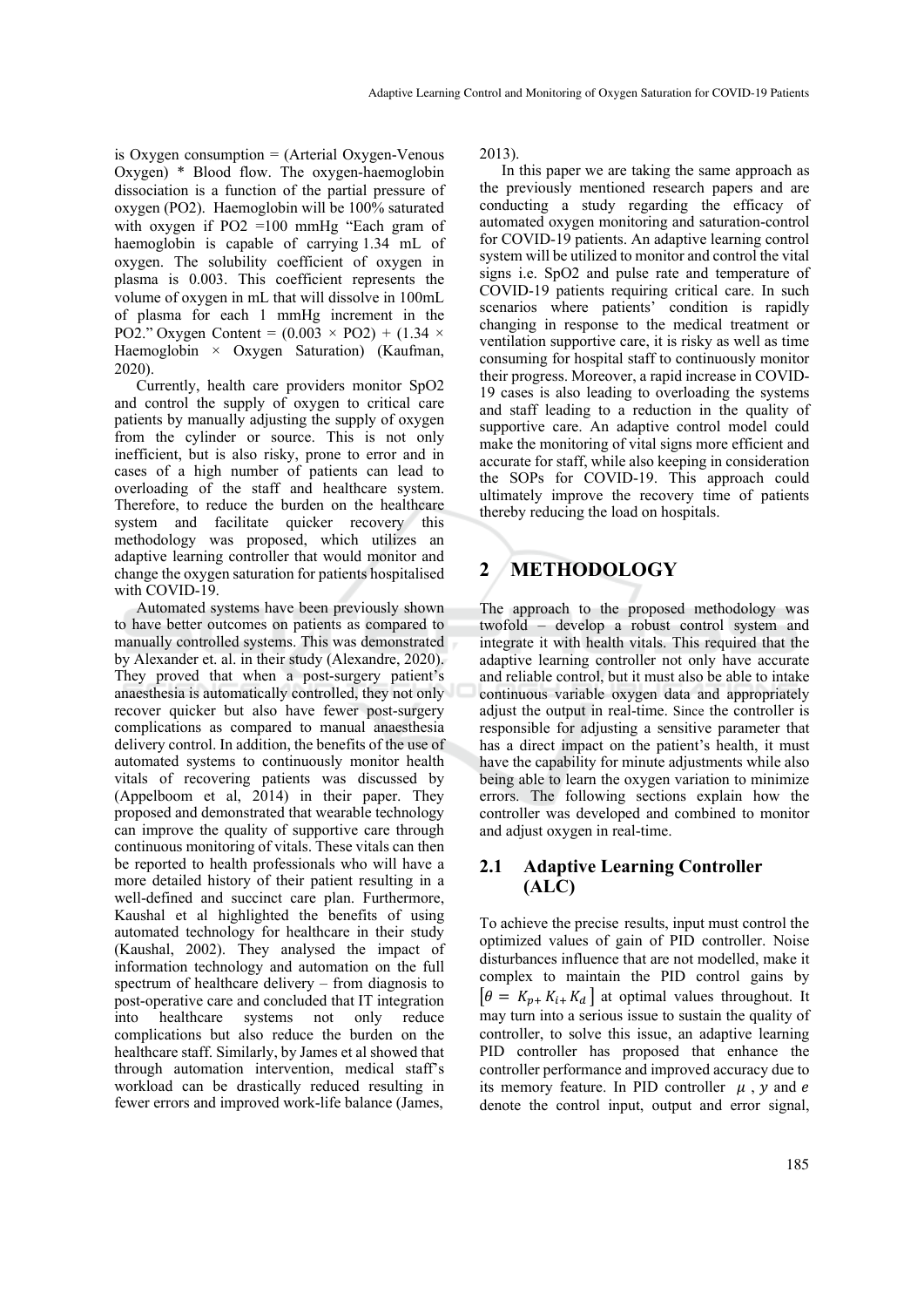conventional control of PID can be express as follows:

$$
\mu_{k+1}(i) = \mu_k(i) + K_P e_k(i+1) + K_I \sum_{n=1}^{i+1} e_k(n)
$$
  
+
$$
K_D[e_k(i+1) - e_k(i)], i \in [0, N-1]
$$
 (1)



Figure 1: Adaptive learning controller.

Where,

re,<br>  $e_k(i) = y_d(i) - y_k(i), \quad i \in [0, N - 1].$  (2)

Applying (1) in the initial trial, showed that the control input is similar as in the PID controller. In the second trial of actual system, responses were not according to the system output values, hence error was integrated with the second input of the system. This is the change analysed between output value  $y_d(i)$  and actual system output in the initial trial, in this way  $(1)$ .

Proposed adaptive learning controller generated control input in this manner just after the second trial. So, the suggested learning control system can be expressed by,  $i + 1$ 

$$
\mu_k(i) = \mu_{k-1}(i) + K_P e_{k-1}(i+1) + K_I \sum_{n=1}^{N} e_{k-1}(n)
$$
  
+
$$
K_D[e_{k-1}(i+1) - e_{k-1}(i)],
$$
  
where  $i \in [0, N-1]$   

$$
e_{k-1}(i) = y_d(i) - y_{k-1}(i)
$$
 (4)

This can be clearly seen in Figure 1. Having learning operation based on the previous states, it is expected to achieve the stable enhanced control results due to the learning based control technique.

#### **2.1.1 ALC using Recursive Least Square (RLS) Algorithm**

The adaptation mechanism is as follows. After the

detection of some error between standard and measured SpO2, Controller response has decayed the transient period. PID controller parameter vector to be tuned in the controller is by  $\left[\theta = K_{p+} K_{i+} K_d\right]$  in eq. (1). In eq. (4) where  $y_k$  is the closed-loop response under the controller parameters  $y_d$  is the actual time response of the controlled system.

Based on the RLS algorithms, we tune the parameters  $\theta$  which are the PID gain values so that the following performance index J is minimized

$$
= \sum_{k=0}^{N} (y_d(i) - y_{k-1}(i))^2
$$
 (5)

Where N is the number of time-response samples.

RLS is an algorithm which recursively finds the optimal estimate  $(k)$  of the controller parameter by using  $\theta(k-1)$ 

#### **2.2 Oxygen Control and Deliverance**

Oxygen saturation (SpO2) is monitored via an oximeter designed to take reading with a sampling rate of 500 Hz (reading taken every 2ms). The oximeter utilizes an IR LED and a photodiode that are difference between the actual concentration and the desired oxygen saturation levels. These decisions are based on the information shown in Table 1. Below a SpO2 of 85%, the patient is hypoxic and requires immediate attention from the healthcare staff. For this reason, the controller is tasked to sound an alarm, call emergency, and maximize the oxygen output to the patient to ensure that the lungs are getting enough oxygen. Between 85% and 90% oxygen saturation levels, the patient is considered to be on the cusp of critical attention which is why an attendant is required to be on-site while the controller maintains maximum oxygen output. Once the SpO2 levels have reached 90% to 94%, then the oxygen is said to have been in a safe range where conservative oxygenation shall be employed. In this case, oxygen delivery shall be gradually reduced such that the SpO2 level is maintained at 94% or greater than 94% which is the target (Hansen, 2018).

Table 1: Controller parameters  $\begin{bmatrix} \theta = K_{p+} K_{i+} K_d \end{bmatrix}$  by adjustment of Oxygen regulator to attain the Saturated Levels.

| Oxygen Saturated Levels (Health line, 2019)                   |                                                                                    |                                                     |                |  |  |
|---------------------------------------------------------------|------------------------------------------------------------------------------------|-----------------------------------------------------|----------------|--|--|
| SpO <sub>2</sub> <85%                                         |                                                                                    | $85\% < SpO2 \le 90\%$ 90% < SpO <sub>2</sub> < 94% | $SpO2=$ target |  |  |
| Call<br>emergency,<br>sound<br>and Maximize<br>oxygen output. | Max. Parameters<br>alarm Adjustment,<br>attendant presence Adjustment<br>required. | Min.<br>parameters Maintain                         | parameters     |  |  |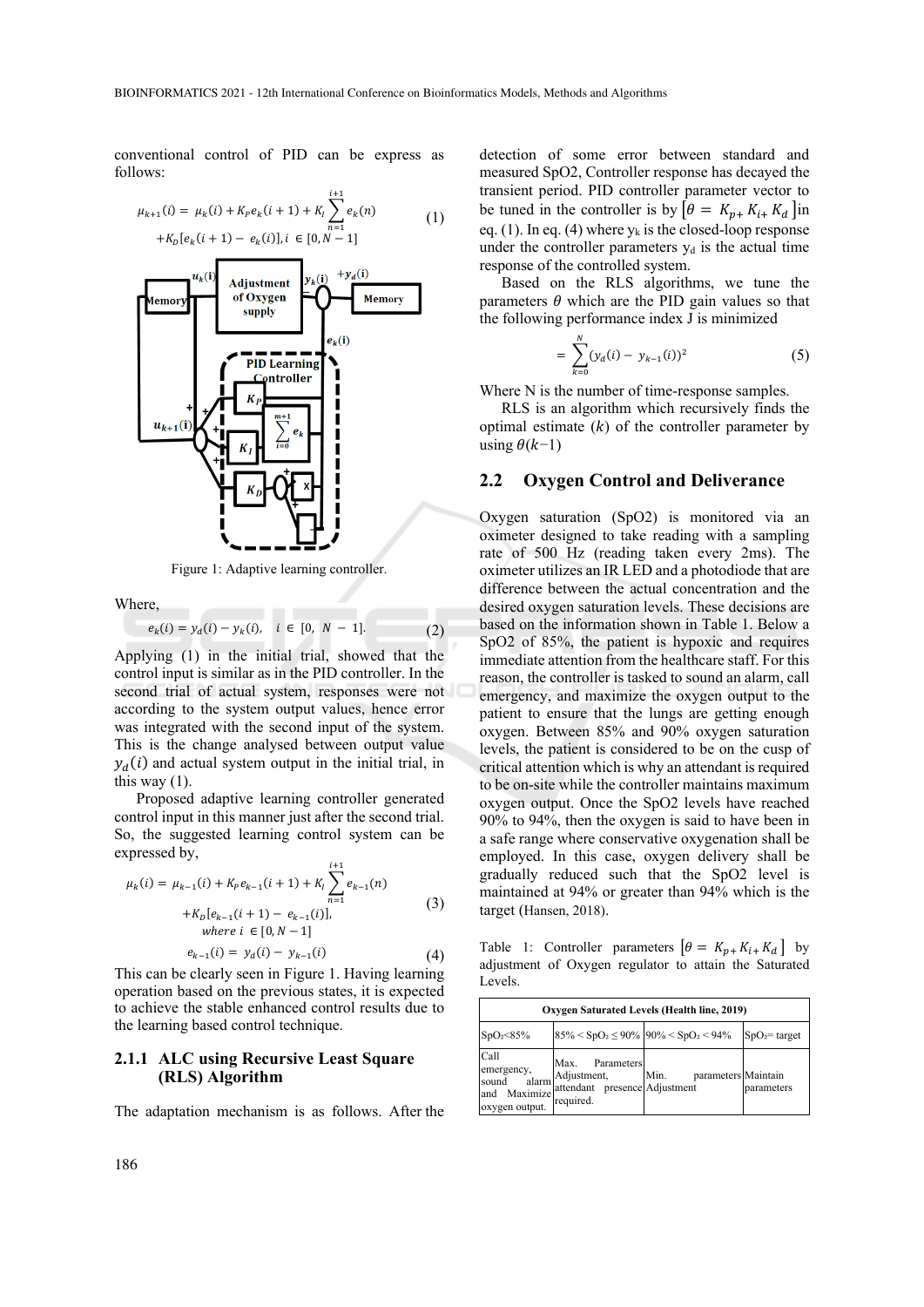#### **2.3 Process Flow Diagram**

Figure 2 represents the overall integration of the adaptive learning controller with the oxygen deliverance and monitoring system. Upon receiving a reading from the input sensor (oximeter) from the patient, the controller calculates an error value E. This error is determined by comparing the patient's SpO2 levels with the standard required (minimum of 94% oxygen saturation) in a normal patient. Then, on the basis of this error value the adaptive learning controller provides the oxygen delivery by adjusting its controller gains. This leads to a change in the SpO2 levels of the patient which are then used to calculate the error again and adjust the oxygen delivery until this iterative process results in an error of E=0. This signifies that the patient's oxygen saturation is above 94% and they are stable at which point the controller maintains its settings to provide a constant supply oxygen.



Figure 2: Flow diagram of adaptive learning control and monitoring of Oxygen saturation.

Adaptive Learning (ALC) controller is using the recursive least square (RLS) algorithm. RLS algorithm is used to update the PID gains in real time (as system operates) to force the actual system to behave like a desired reference model.

It shows that the adaptive learning controller adjusts the PID parameters i.e. gains of PID controller Kp, Ki and Kd of oxygen regulator to attain the saturated Levels. The error generated is

proportionally related to the variation of SpO2 from the target value. In case,  $SpO<sub>2</sub> < 85%$  or  $85% < SpO<sub>2</sub>$  $\leq 90\%$  the amount of error generated is large which causes the Kp to increase thus increasing the regulating speed of the motor to provide a faster response. Additionally, Kd increases to its maximum value to reduce overshoot and maintain the speed of regulating motor. Lastly, Ki increases to reduce steady state error and control the overshoot to maintain the stability of valve control and correspondingly, oxygen levels.

For oxygen saturation level  $90\% < SpO<sub>2</sub> < 94\%$ minimum gain adjustments will be required and similarly when error is zero and  $SpO2 =$  target level then gains of PID controller will be sustained on their existing values.

#### **3 EXPERIMENTAL SETUP**

The designed circuit provides a new and improved respiration system which automatically regulates the fractional inspired oxygen to a patient.

The system hardware consists of a Microcontroller (Arduino Uno), Pulse oximetry sensor (Pulse oximeter max 30100), LCD, servo motor, keyboard and other components (sound indication and LED indication). The hardware setup of oxygen control is illustrated in Figure 3.



Figure 3: Circuit diagram and measured signal with sound and LED indication. Alarm is triggered when  $SpO<sub>2</sub> < 85%$ .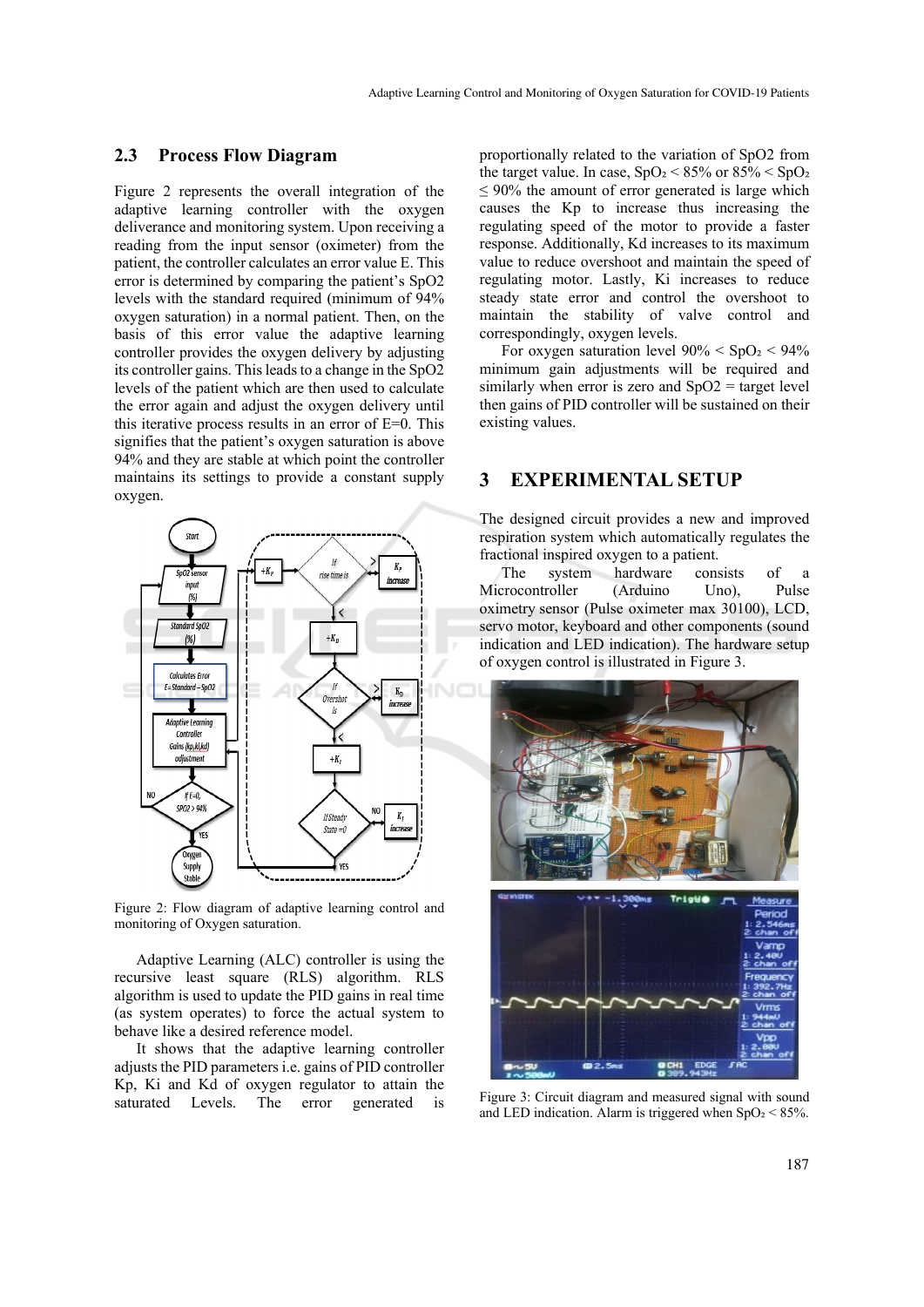Pulse oximetry sensor measures the oxygen saturation of a patient's blood. This device consists of a red and an infrared light source, photo detectors, and a probe to transmit light through a translucent, pulsating arterial bed, typically a fingertip or earlobe that uses 5V/3.3V serial communication. The dissolved oxygen measurement is triggered by receiving a measurement via the RX port of the Arduino while the motor control is provided by the TX port. The sensor echoes the command and appends the measured oxygen concentration. If the measured oxygen concentration is below a certain threshold i.e.  $SpO<sub>2</sub> < 94%$  a valve is opened which will supply additional oxygen to the patient through a connected oxygen supply.

### **4 RESULT AND ANALYSIS**

In the presented approach, a comparison between automatic and manual control was used to demonstrate the efficacy of adaptive learning controller for oxygen concentration in COVID-19 patients. It was observed that the automatic mode via ALC control was the better option as it allowed the patients, for all age groups, to recover in less amount of time. The automatic mode also took a conservative oxygenation approach where only enough oxygen was provided to bring the patient back to 92% - 96% SpO2. This approach has been proven to be a better option towards the needs of patients suffering from Acute Respiratory Failure as it does not overload the lungs or blood saturation of the patients. In contrast, a liberal approach that is often taken by manual adjustment of oxygenation, where a high pressure of oxygen is provided when it is unnecessary, can result in detrimental effects on the health of the patient and in some cases even lead to an increase in mortality rate (Shenoy, 2020).

This study comprised of observing and surveying different age group of high-risk 20 patients, particularly ages 40-60, suffering from COVID-19 in 2020. As a result, the percentage of time spent within the target SpO2 range was observed for the aforementioned age groups.

The data (Figure 4) indicates that the automated oxygenation methodology is a better approach than manual control for a specifically prescribed interval. In this study, the target range for oxygen saturation was defined as 90% to 94% SpO2. The graphs show that for both age groups of 40-50 and 50-60, ALC controller performed significantly better by maintaining the saturation level within the target range 77% and 80.1% of the time. Meanwhile, the manual methodology was only able to keep the



(b) Patient age group from 50 to 60 years.

Figure 4: Fraction of time with Oxygen saturation levels of (a) 40 to 50 and (b) 50 to 60 COVID-19 Patients. It provides a detailed comparison of the percentage of time spent by patients in various oxygen saturation ranges when their oxygenation was controlled manually or via ALC method. It can be observed that for patients aged 40-50, the automatic mode opted for a more liberal oxygenation approach to bring the patient's SpO2 levels within target.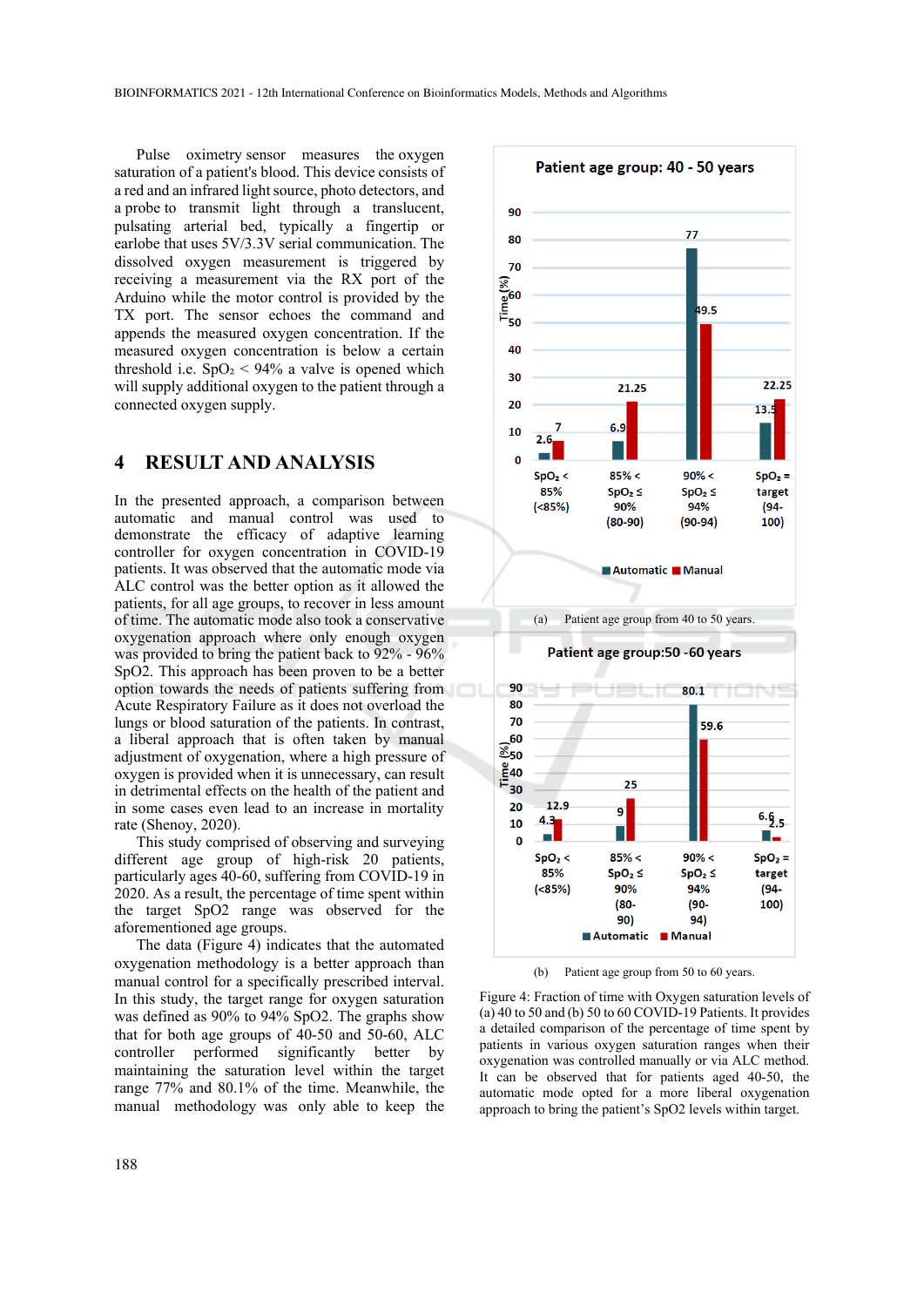patients within target saturation 49.5% and 59.6% of the time for ago groups 40-50 and 50-60 respectively. Additionally, it can also be seen that for patients within 40-50 age groups, the manual control by staff took a more liberal oxygenation approach despite its potential drawbacks. There can be several reasons that can range from the severity of the oxygen required by the patient to the fact that the staff is busy and overloaded which is why they prefer to set at high pressures to ensure that the patient does not become hypoxic in their absence. On the other hand, automatic controller spent more fraction of time above target range for 50-60 age groups thus indicating a more liberal approach as compared to manual control. Older patients often struggle with breathing and other respiratory limitations that can be further exacerbated through COVID-19. In this case, the learning behavior of the ALC controller is emphasized as it is using a proactive approach to maintain high oxygenation to prevent patients from becoming hypoxic. It is also important to note that the percent of time spent by patients at the saturation level of hypoxia (SpO2 < 85%) or approaching hypoxia (85%  $\leq$  SpO2  $\leq$  90%) was significantly lower for automatic control as compared to manual control by staff.

Figure 4 also indicates that the patient remains within the target range of oxygen saturation for a longer duration when the oxygen is controlled using the adaptive controller as compared to manual control. This is beneficial for the patient because now they are receiving the optimal level of oxygen for a longer duration resulting in less pressure on their lungs therefore reducing the load.

Figure 5 is a time response graph. The graph shows that the automatic controller brings the patient back to the target oxygen saturation in a shorter amount of time as compared to the manual control. This shows that if the oxygen varies, then it is quickly returned to the required amount resulting in less effect on the lungs. Less load on the lungs and quicker response time can lead to faster patient recovery.



Figure 5: Time response of adaptive learning controller and manual control by staff.

 $\Delta T = T(O2) - T(O1)$ , where  $T(O2)$  is the time at which the oxygen returned to target range and  $T(O1)$ is the time at which oxygen levels dropped/rose from the target range. Automatic Control should have lower delta T while manual should have higher indicating that the automatic control, continuously adjusts the oxygen levels resulting in faster response.

The step response of adaptive learning controller tuning shown in Figure 6 show that the system will reach the stability quickly than the system under the conventional PID controller and the peak overshoot is decrease, where the system takes short time to reach the steady state and that the system got good response as shown in Figure 6.



Figure 6: Step responses of Adaptive Learning PID controller Vs simple PID controller.

Table 2: The comparison of different techniques and with respect to accuracy and complexity of the techniques applied with other controllers.

| <b>References</b> | (Zhang,<br>2015)                           | (lobbi,<br>2006)               | (Dong,<br>2012)                         | <b>Proposed</b>                      |
|-------------------|--------------------------------------------|--------------------------------|-----------------------------------------|--------------------------------------|
| Technique         | Smart<br>phone<br>and<br>browser<br>server | controlle<br>d with a<br>valve | Fuzzy<br>Contro<br>1 with<br><b>PID</b> | Learning<br><b>PID</b><br>controller |
| Accuracy          | High                                       | High                           | High                                    | High                                 |
| Complexity        | High                                       | High                           | High                                    | Low                                  |

#### **5 CONCLUSIONS**

The proposed system is designed to provide a proactive supportive care to COVID-19 patients instead of reactive care. The key difference between the two types of care is the fact the former is